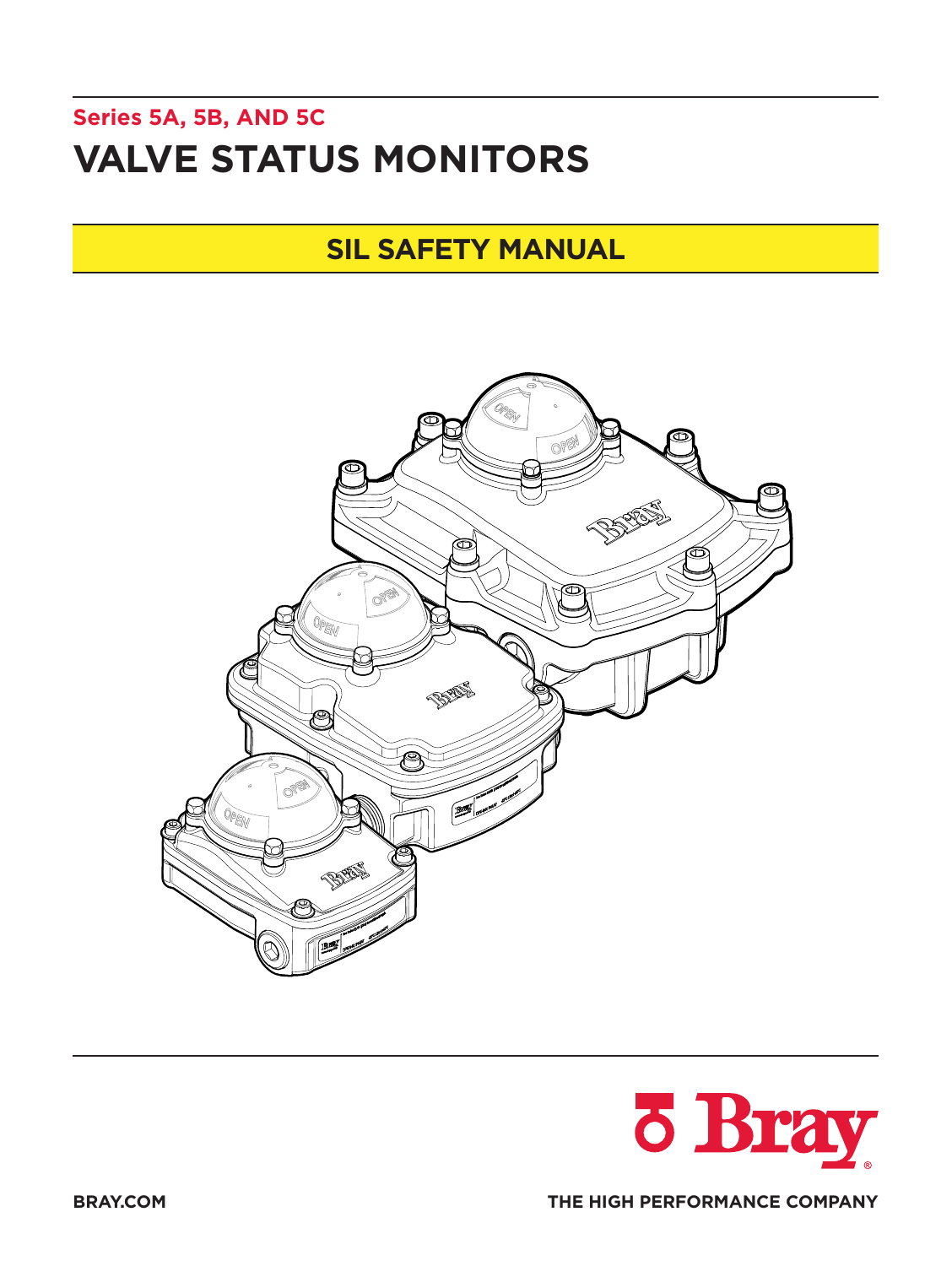## **SERIES 5A, 5B, AND 5C VALVE STATUS MONITORS**

SIL Safety Manual

## **Table of Contents**

| 1.0 <sub>1</sub> |  |
|------------------|--|
| 2.0              |  |
| 3.0              |  |
| 4.0              |  |
| 5.0              |  |
| 6.0              |  |
| 7.0              |  |
| 8.0              |  |



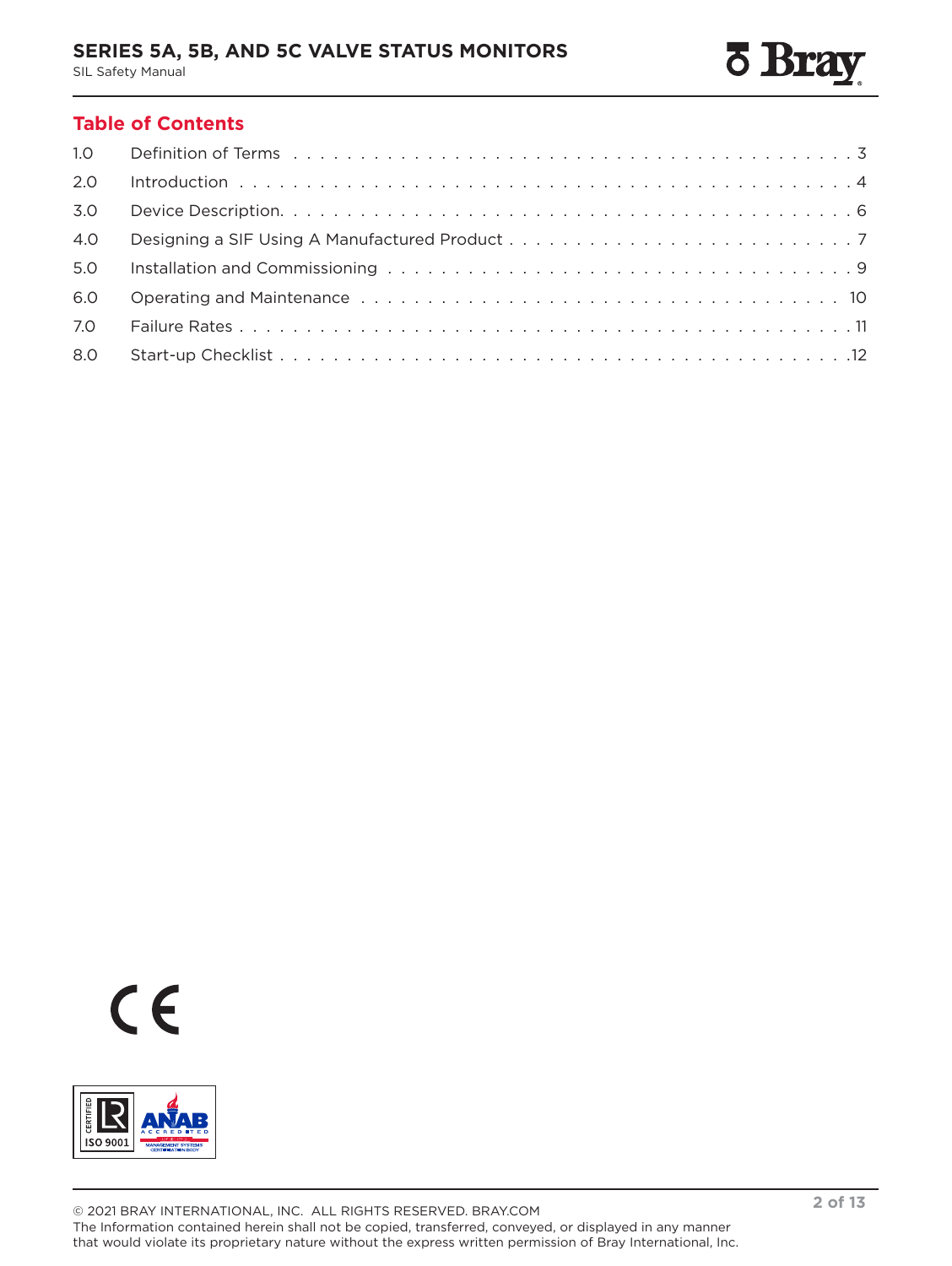## <span id="page-2-0"></span>**READ AND FOLLOW THESE INSTRUCTIONS CAREFULLY. SAVE THIS MANUAL FOR FUTURE USE.**

## **1.0 Definition of Terms**

- 1.1 All information within this manual is relevant to the safe operation and proper care of your Bray product. Please understand the following examples of information used throughout this manual.
- 1.2 Notes are indicated by the following symbols in these instructions. Failure to follow these procedures and observe these notes, cautions and warnings could lead to hazards and/or affect product warranty.



## **DANGER**

Indicates a potentially hazardous situation which, if not avoided, will result in death or serious injury.



## **WARNING**

Indicates a potentially hazardous situation which, if not avoided, could result in death or serious injury.



## **CAUTION**

Indicates a potentially hazardous situation which, if not avoided, could result in minor or moderate injury.



## **NOTICE**

Used without the safety alert symbol, indicates a potential situation which, if not avoided, may result in an undesirable result or state, including property damage.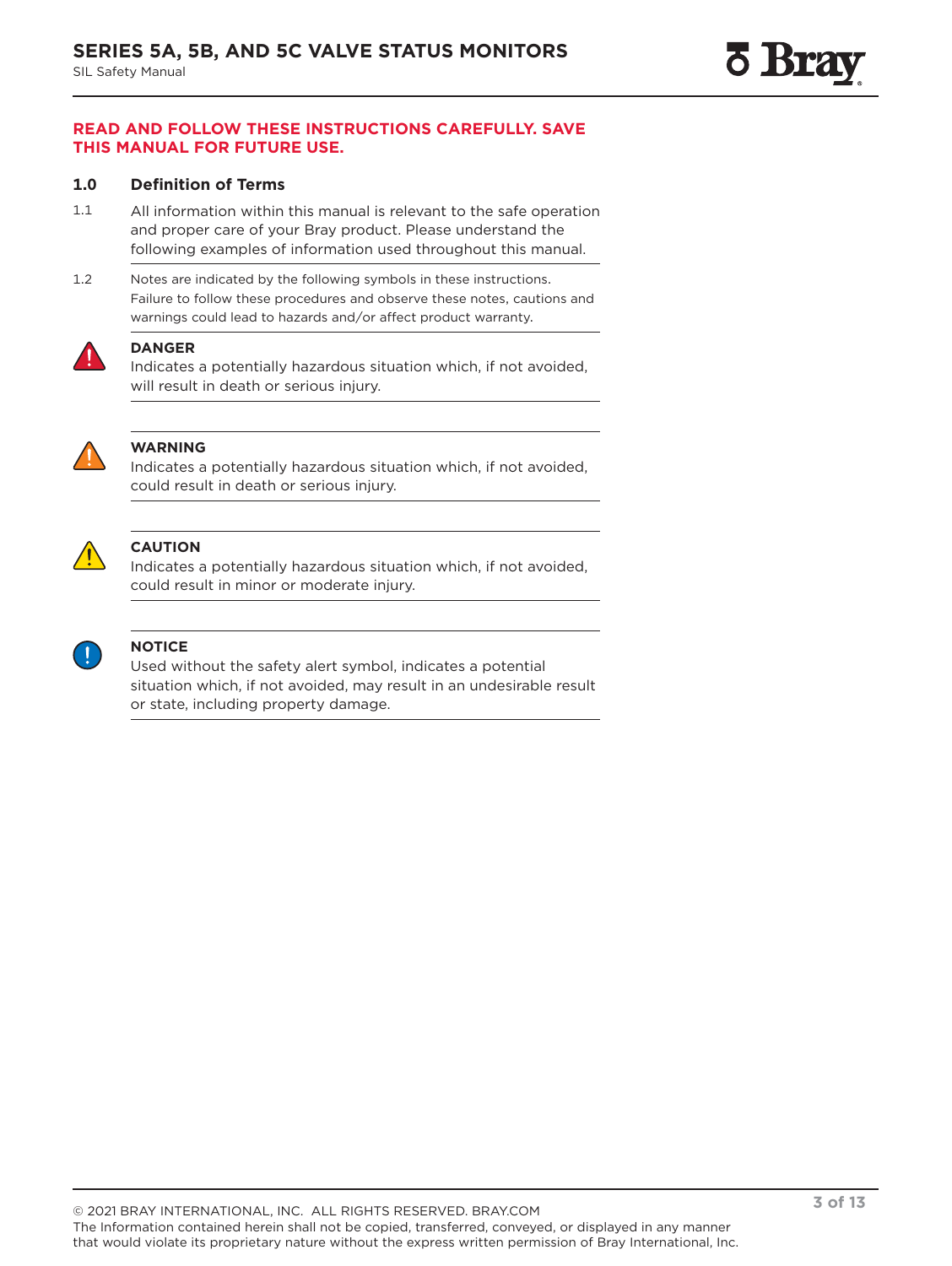<span id="page-3-0"></span>This Safety Manual provides information necessary to design, install, verify and maintain a Safety Instrumented Function (SIF) utilizing the Bray Series 5A, 5B, and 5C Valve Status Monitors (VSM). This manual provides necessary requirements for meeting the IEC 61508 or IEC 61511 functional safety standards.

#### **2.1 Terms and Abbreviations**

**Safety -** Freedom from unacceptable risk of harm.

**Functional Safety - The ability of a system to carry out the actions** necessary to achieve or to maintain a defined safe state for the equipment / machinery / plant / apparatus under control of the system.

**Basic Safety -** The equipment must be designed and manufactured such that it protects against risk of damage to persons by electrical shock and other hazards and against resulting fire and explosion. The protection must be effective under all conditions of the nominal operation and under single fault condition.

**Safety Assessment -** The investigation to arrive at a judgment - based on evidence - of the safety achieved by safety-related systems.

**Fail-Safe State -** State where solenoid valves de-energize and springs are extended.

**Fail Safe -** Failure that causes the valve to go to the defined fail-safe state without a demand from the process.

Fail Dangerous - Failure that does not respond to a demand from the process (i.e. being unable to go to the defined fail-safe state).

**Fail Dangerous Undetected -** Failure that is dangerous and that is not being diagnosed by automatic stroke testing.

**Fail Dangerous Detected -** Failure that is dangerous but is detected by automatic stroke testing.

**Fail Annunciation Undetected -** Failure that does not cause a false trip or prevent the safety function but does cause loss of an automatic diagnostic and is not detected by another diagnostic.

**Fail Annunciation Detected -** Failure that does not cause a false trip or prevent the safety function but does cause loss of an automatic diagnostic or false diagnostic indication.

**Fail No Effect - Failure of a component that is part of the safety** function but that has no effect on the safety function.

**Low Demand Mode -** Where the frequency of demands for operation made on a safety-related system is no greater than twice the proof test frequency.

#### **2.2 Acronyms**

**FMEDA -** Failure Modes, Effects and Diagnostic Analysis.

**HFT -** Hardware Fault Tolerance.

**MOC -** Management of Change. These are specific procedures often done when performing any work activities in compliance with government regulatory authorities.

**PFDavg -** Average Probability of Failure on Demand.

**SFF -** Safe Failure Fraction, the fraction of the overall failure rate of a device that results in either a safe fault or a diagnosed unsafe fault.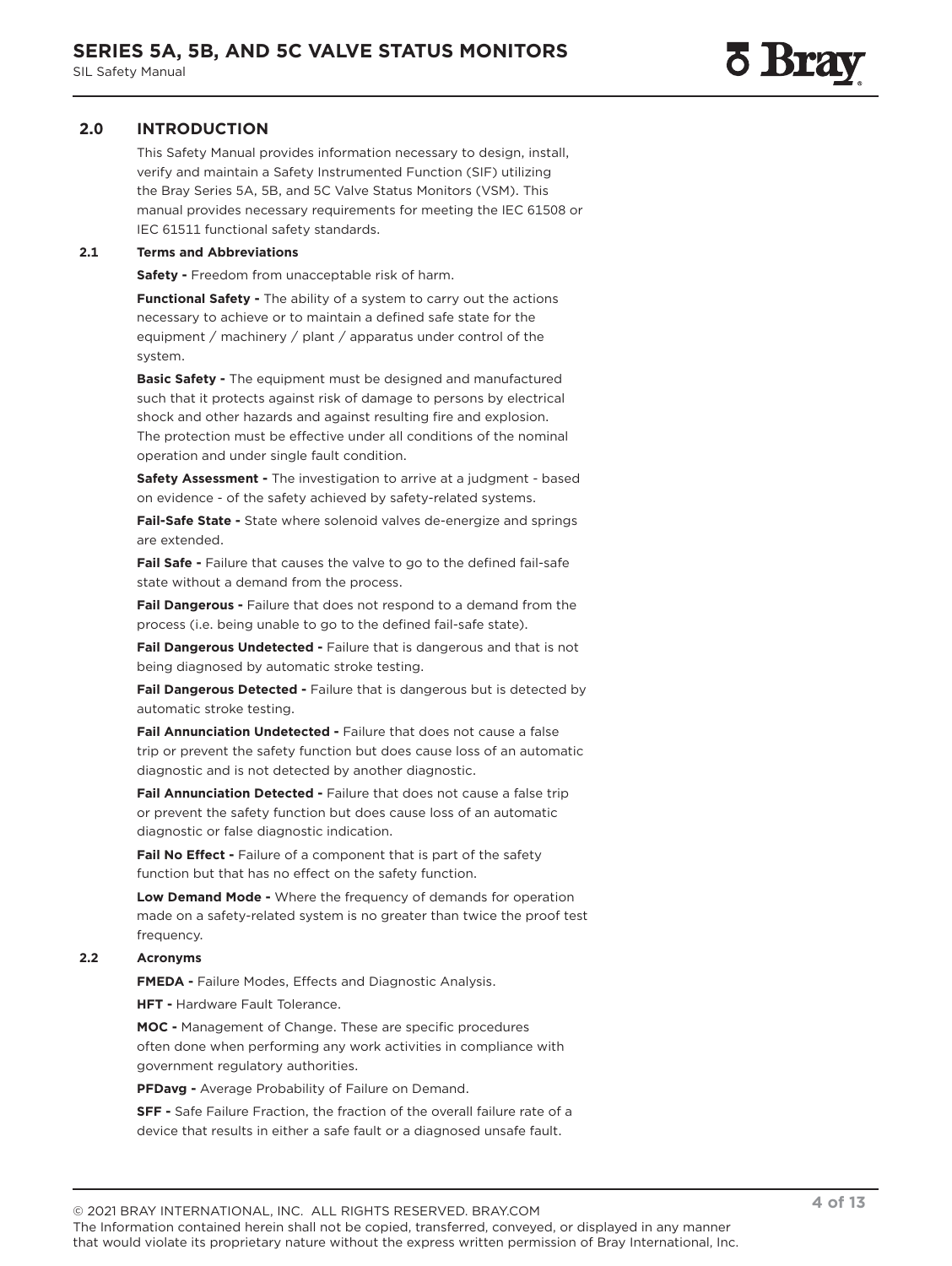**SIF -** Safety Instrumented Function, a set of equipment intended to reduce the risk due to a specific hazard (a safety loop).

**SIL -** Safety Integrity Level, discrete level (one out of a possible four) for specifying the safety integrity requirements of the safety functions to be allocated to the E/E/PE safety-related systems where Safety Integrity Level 4 has the highest level of safety integrity and Safety Integrity Level 1 has the lowest.

**SIS -** Safety Instrumented System – Implementation of one or more Safety Instrumented Functions. An SIS is composed of any combination of sensor(s), logic solver(s), and final element(s).

#### **2.3 Product Support**

Product support can be obtained from:

#### **Bray Controls Inc.**

13333 Westland Blvd. East Houston, TX, 77041, USA. Phone: 281 894 5454 [www.braycontrols.com](http://www.braycontrols.com)

#### **2.4 Related Literature**

Hardware Documents:

- > Switchbox Series 5A, 5B, and 5C Product Brochure
- Series 5A and Series 5B Switch Boxes Installation, Operation and Maintenance Manual
- > Switchbox Series 5C Technical Manual
- Series 5C Explosion-Proof Switch Box Installation, Operation and Maintenance Manual

Guidelines/References:

- > Safety Integrity Level Selection Systematic Methods including Layer of Protection Analysis, ISBN 1-55617-777-1, ISA
- > Control System Safety Evaluation and Reliability, 2nd Edition, ISBN 1-55617-638-8, ISA Safety Instrumented Systems Verification, Practical Probabilistic Calculations, ISBN 1-55617-909-9, ISA

#### **2.5 Reference Standards**

Functional Safety:

- > IEC 61508: 2000 Functional safety of electrical/electronic/ programmable electronic safety-related systems
- > ANSI/ISA 84.00.01-2004 (IEC 61511 Mod.) Functional Safety Instrumented Systems for the Process Industry Sector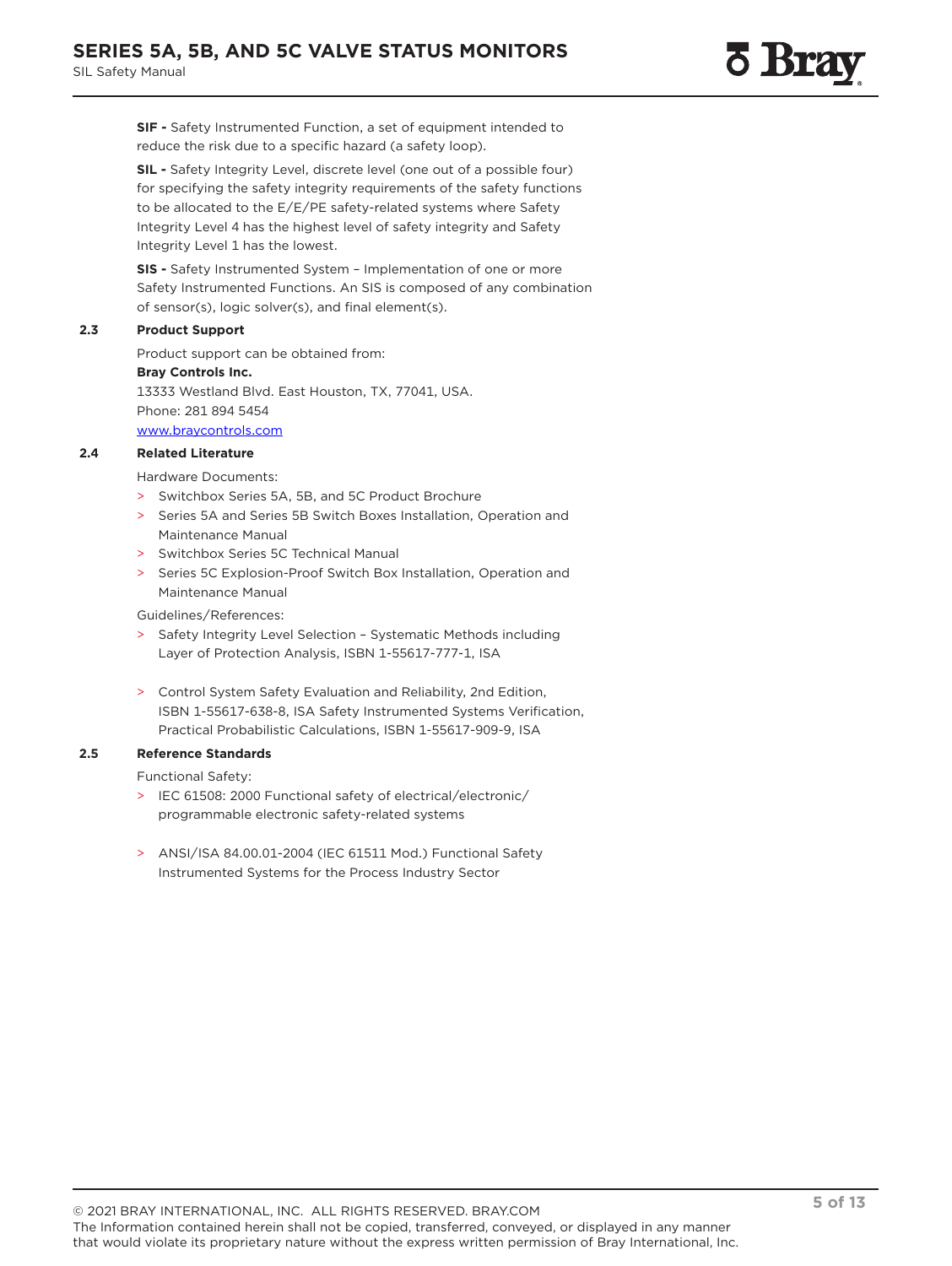## <span id="page-5-0"></span>**3.0 DEVICE DESCRIPTION**

The Bray Series 5A, 5B, and 5C Valve Status Monitors (VSM), available in resin and aluminum body types, provide reliable visual and electrical position indication on any VDI/VDE 3845-compliant quarter-turn device. Series 5A offers lightweight, compact housing to fit the tightest spots. Series 5B features a larger body to accommodate up to 20 terminal points and six switches for increased customization. Our explosion-proof Series 5C provides unparalleled protection and reliability during service in the harshest environments. Our solutions enable end users to better monitor their process, no matter the conditions.

Bray Series 5A and 5B VSMs are comprised of a NEMA Type 4/4X housing with external position indicator and two conduit entries, cam shaft with self-locking cams, elevated terminal block, internal grounding screw, and mounting bracket. The VSM is coupled to the quarter turn device via the indicator shaft. Rotation of the indicator shaft, in turn, drives the cams and activates the switch. The angular position in which the switches activate can be adjusted through the self-locking cams. Mechanical or proximity activation of switches provides electrical feedback of achieved position through field wiring to a control network.

Bray Series 5C VSMs are comprised of a hazardous location housing with NEMA Type 4, 4x and IP 66/67/68 (1 meter for 1 hour) ratings, external position indicator, three conduit entries, cam shaft with selflocking cams, elevated terminal block(s), internal grounding screw, ATEX/IECEx required external grounding screw, and mounting bracket.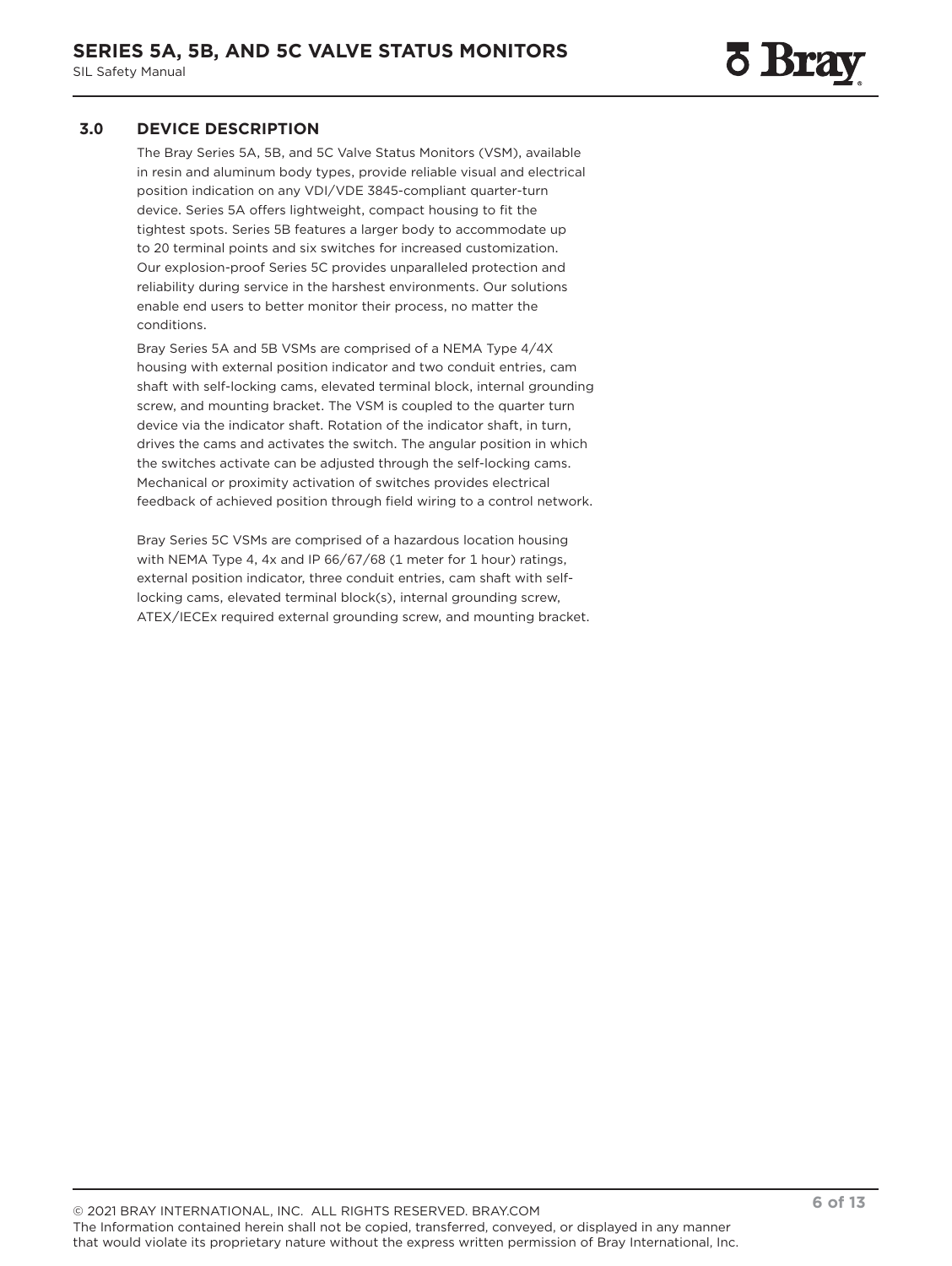## <span id="page-6-0"></span>**4.0 DESIGNING A SIF USING A MANUFACTURED PRODUCT**

#### **4.1 Safety Function**

When used with a de-energized to trip final element subsystem, the Series 5A, 5B, and 5C VSMs will not interfere with the ability of the logic solver to bring the final element to its safe state.

The Series 5A, 5B, and 5C VSMs are intended to be part of a final element subsystem as defined per IEC 61508 and the achieved SIL level of the designed function must be verified by the designer.

#### **4.2 Environmental Limits**

The designer of a SIF must check that the product is rated for use within the expected environmental limits. Refer to the Bray Series 5A, 5B, and 5C VSM product brochures for environmental limits.

## **4.3 Application Limits**

The materials of construction of the Series 5A, 5B, and 5C VSMs are specified in the Bray Series 5A, 5B, and 5C VSM product brochures. It is important that the designer check for material suitability considering on-site conditions. If the Series 5A, 5B, and 5C VSM is used outside of the application limits or with incompatible materials, the reliability data provided becomes invalid.

#### **4.4 Design Verification**

A detailed Failure Mode, Effects, and Diagnostics Analysis (FMEDA) report is available from Bray Controls. This report details all failure rates and failure modes as well as the expected lifetime.

The achieved Safety Integrity Level (SIL) of an entire Safety Instrumented Function (SIF) design must be verified by the designer via a calculation of PFDAVG considering architecture, proof test interval, proof test effectiveness, any automatic diagnostics, average repair time and the specific failure rates of all products included in the SIF. Each subsystem must be checked to assure compliance with minimum hardware fault tolerance (HFT) requirements.

The failure rate data listed the FMEDA report is only valid for the useful life time of the Series 5A, 5B, and 5C VSMs. The failure rates will increase sometime after this time period. Reliability calculations based on the data listed in the FMEDA report for mission times beyond the lifetime may yield results that are too optimistic, i.e. the calculated Safety Integrity Level will not be achieved.

#### **4.5 SIL Capability**

**Systematic Integrity -** The product has met manufacturer design process requirements of Safety Integrity Level (SIL) 3. These are intended to achieve sufficient integrity against systematic errors of design by the manufacturer. A Safety Instrumented Function (SIF) designed with this product must not be used at a SIL level higher than the statement without "prior use" justification by end user or diverse technology redundancy in the design.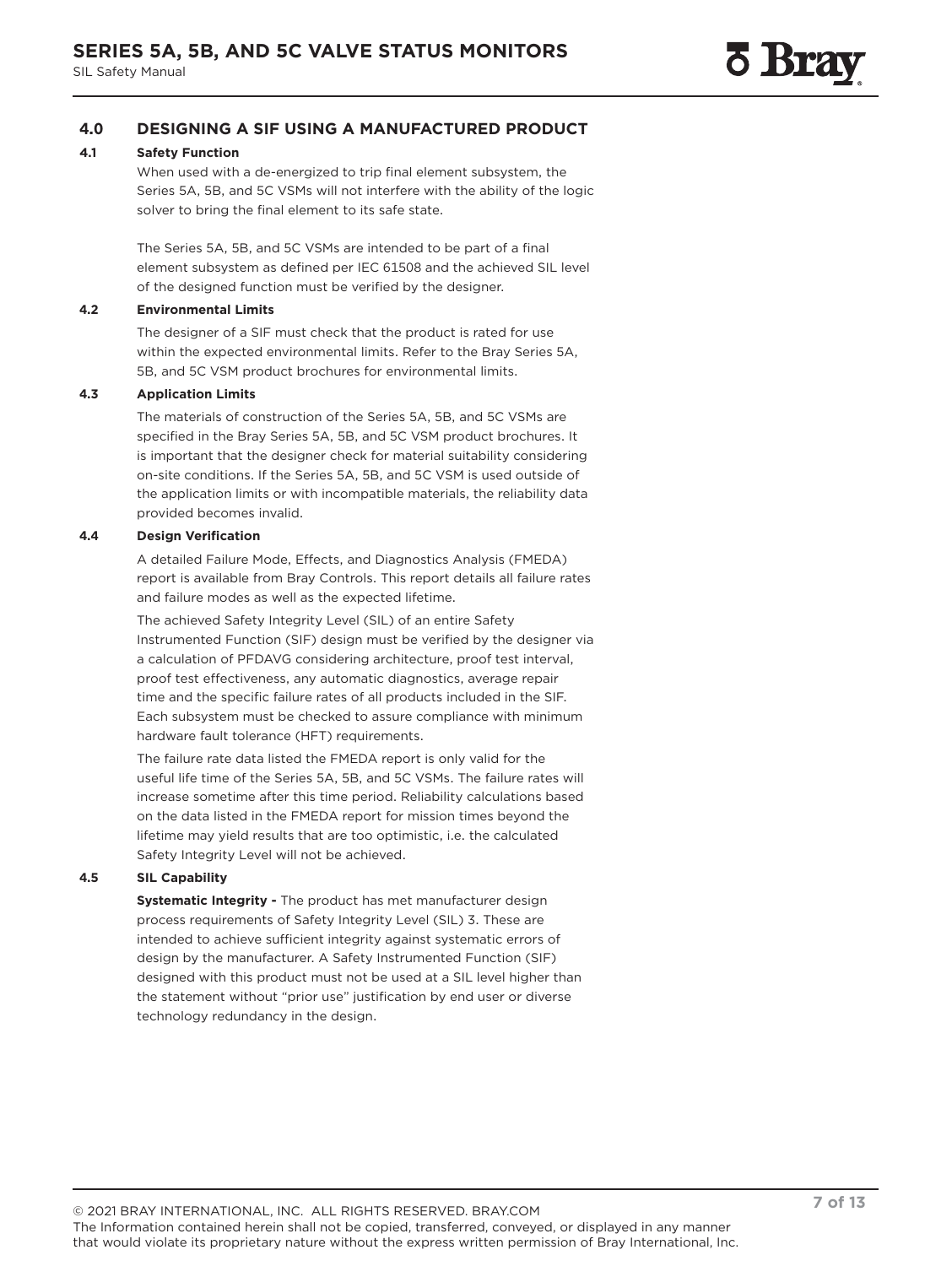**Random Integrity -** The Series 5A, 5B, and 5C VSM is one of many components that can be used in a final element assembly. The final element assembly consists of many components, i.e. S92/93 Pneumatic Actuator, solenoid, quick exhaust valve, etc.) and the SIL must be verified for the entire assembly using failure rates from all components. This analysis must account for any hardware fault tolerance and architecture constraints

For detailed failure rate information refer to the Failure Modes, Effects and Diagnostic Analysis Report for the Series 5A, 5B, and 5C VSMs.

#### **4.6 Connection of the S92/93 Pneumatic Actuator to the SIS Logic-solver**

The Series 5A, 5B, and 5C VSMs are connected to the safety rated logic solver which is actively performing the safety function as well as automatic diagnostics designed to diagnose potentially dangerous failures within the Series 5A, 5B, and 5C VSMs, (i.e. partial stroke test).

#### **4.7 General Requirements**

The systems response time shall be less than process safety time. The Series 5A, 5B, and 5C VSM are only one part of the final element of a SIS. All elements of the SIF must be chosen to meet the safety response time.

All SIS components, including the Series 5A, 5B, and 5C VSM must be operational before process start-up.

User shall verify that the Series 5A, 5B, and 5C VSM is suitable for use in safety applications by confirming the Series 5A, 5B, and 5C VSM's nameplate is properly marked.

Personnel performing maintenance and testing on the Series 5A, 5B, and 5C VSM shall be competent to do so.

Results from the proof tests shall be recorded and reviewed periodically.

The useful life of the Series 5A, 5B, and 5C VSM is discussed in the Failure Modes, Effects and Diagnostic Analysis Report for the Series 5A, 5B, and 5C VSMs.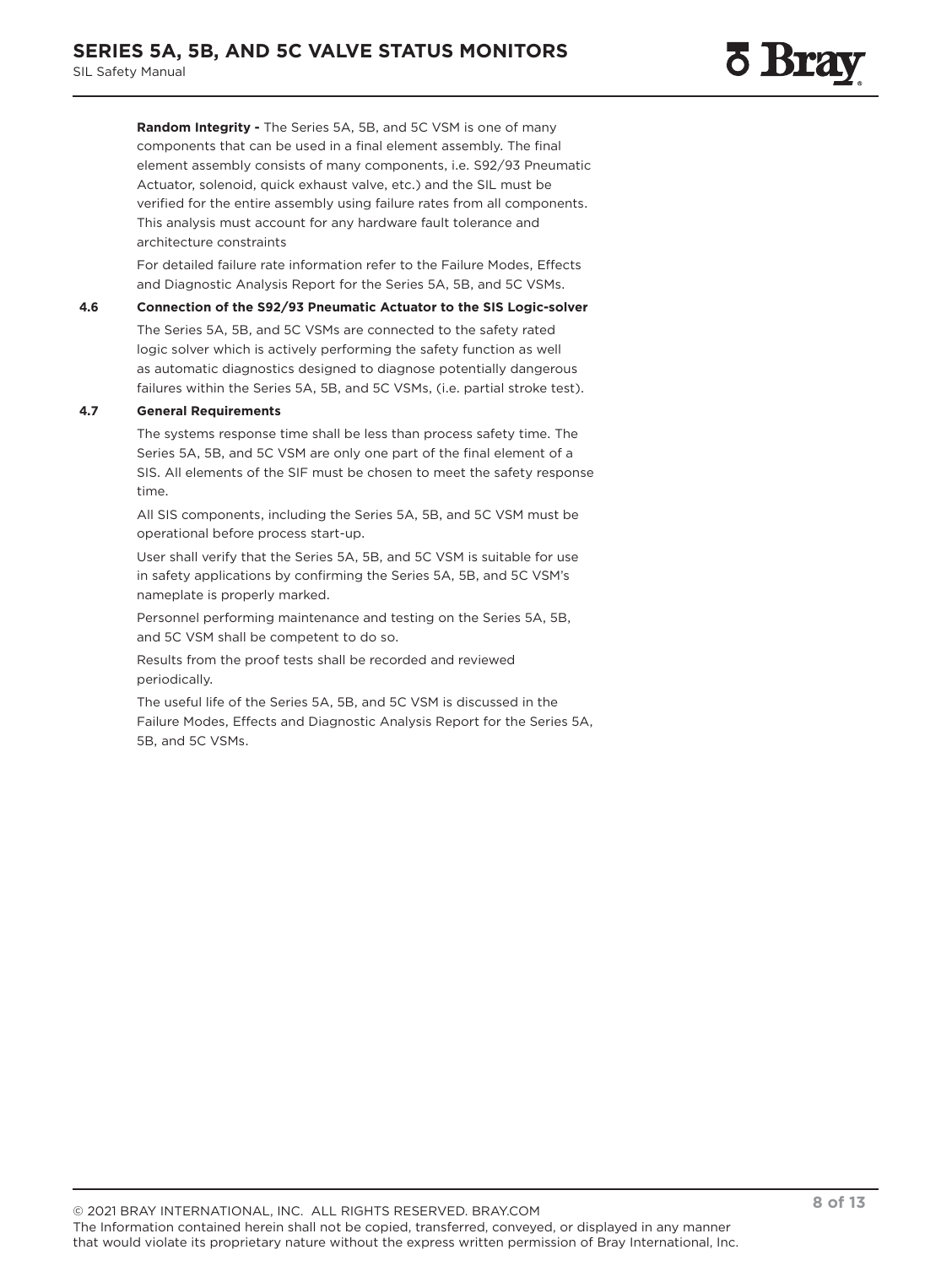## <span id="page-8-0"></span>**5.0 INSTALLATION AND COMMISSIONING**

#### **5.1 Installation**

The Series 5A, 5B, and 5C VSM must be installed per standard practices outlined in the Installation Manual.

The environment must be checked to verify that environmental conditions do not exceed the ratings.

The Series 5A, 5B, and 5C VSM must be accessible for physical inspection.

#### **5.2 Physical Locatation and Placement**

The Series 5A, 5B, and 5C VSM shall be accessible with sufficient room for connections and shall allow manual proof testing.

Pneumatic piping to the valve shall be kept as short and straight as possible to minimize the airflow restrictions and potential clogging. Long or kinked pneumatic tubes may also increase the valve closure time.

The Series 5A, 5B, and 5C VSM shall be mounted in a low vibration environment. If excessive vibration can be expected special precautions shall be taken to ensure the integrity of pneumatic connectors or the vibration should be reduced using appropriate damping mounts.

#### **5.3 Proof Test Without Automatic Testing**

The objective of proof testing is to detect failures within the Series 5A, 5B, and 5C VSM that are not detected by automatic diagnostics of the system. Of main concern are undetected failures that prevent the safety instrumented function from performing its intended function. The frequency of proof testing, or proof test interval, is to be determined in reliability calculations for the safety instrumented functions for which Bray Series 5A, 5B, and 5C VSM is applied. The proof tests must be performed at least as frequently as specified in the calculation in order to maintain the required safety integrity of the safety instrumented function.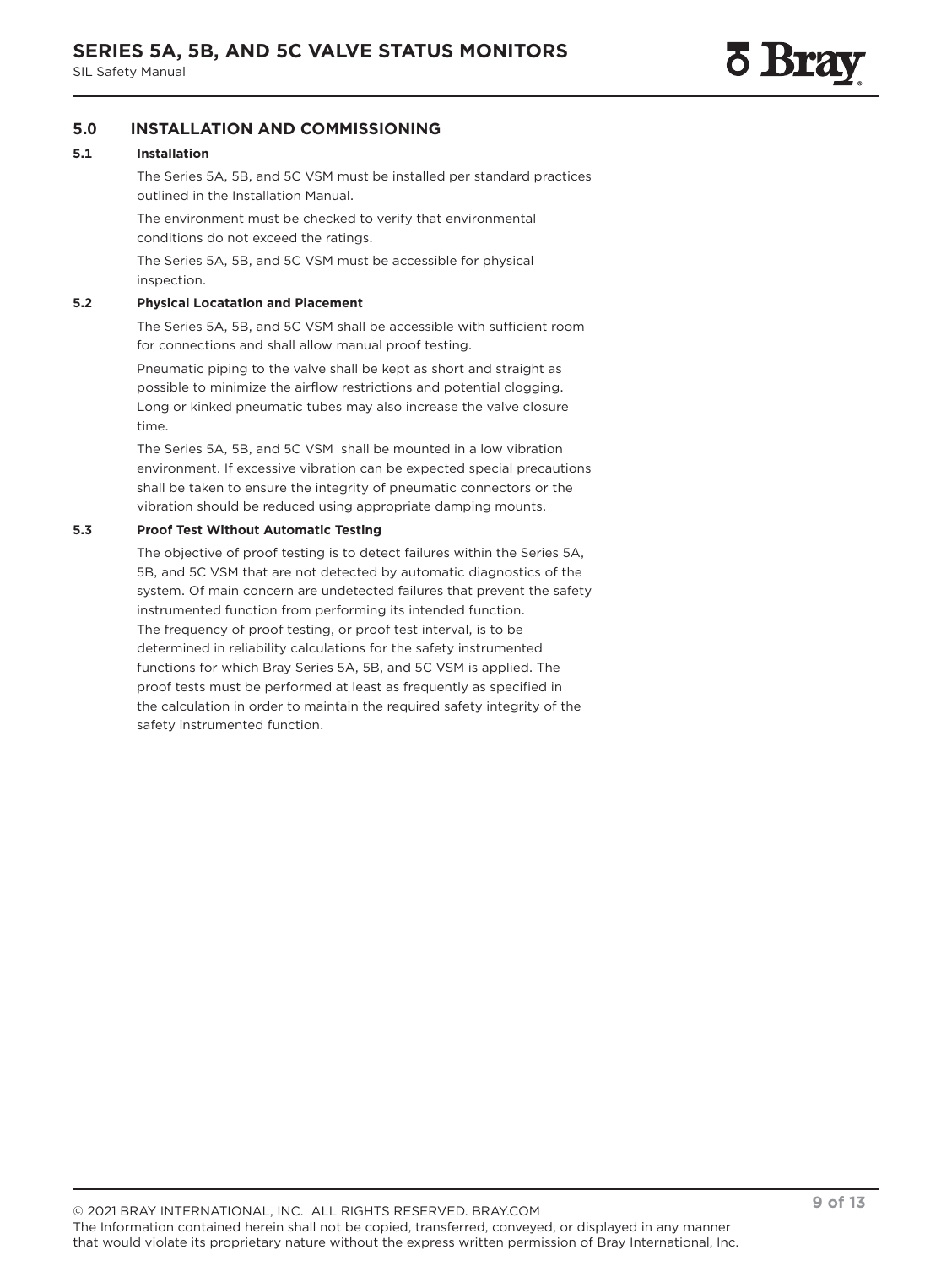## <span id="page-9-0"></span>**6.0 OPERATING AND MAINTENANCE**

#### **6.1 Proof test without automatic testing**

The following proof test is recommended. The results of the proof test should be recorded and any failures that are detected and that compromise functional safety should be reported to Bray Controls.

| <b>TABLE 1: RECOMMENDED PROOF TEST</b> |                                                                                                                |  |  |  |  |
|----------------------------------------|----------------------------------------------------------------------------------------------------------------|--|--|--|--|
| <b>STEP</b>                            | <b>ACTION</b>                                                                                                  |  |  |  |  |
| 1                                      | Bypass the safety function and take appropriate action to avoid a false<br>trip.                               |  |  |  |  |
| $\overline{2}$                         | Send a signal to the final element configuration to perform a full stroke<br>and verify that this is achieved. |  |  |  |  |
| 3                                      | Inspect the Series 5A, 5B, and 5C VSM for any visible damage or<br>contamination.                              |  |  |  |  |
| 4                                      | Record any failures in your company's SIF inspection database.                                                 |  |  |  |  |
| 5                                      | Restore normal operation.                                                                                      |  |  |  |  |

The proof test coverage for Series 5A, 5B, and 5C VSM are listed in the FMEDA report which is available from Bray Controls.

The person(s) performing the proof test of Series 5A, 5B, and 5C VSM should be trained in SIS operations, including bypass procedures, valve maintenance and company Management of Change procedures.

#### **6.2 Proof test with automatic partial operational stroke testing**

An automatic partial valve stroke testing scheme that also performs a periodic full stroke of the Series 5A, 5B, and 5C VSM and measures valve movement timing will detect most potentially dangerous failure modes. It is recommended that a physical inspection (Step 2 from Table 1) be performed on a periodic basis with the time interval determined by plant conditions. A maximum inspection interval of five years is recommended.

#### **6.3 Repair and Replacement**

Repair procedures in the Series 5A, 5B, and 5C VSM Installation, Operation and Maintenance Manual must be followed.

#### **6.4 Useful Life**

The useful life of the Series 5A, 5B, and 5C VSM is 10 to 15 years

#### **6.5 Manufacturer Notification**

Any failures that are detected and that compromise functional safety should be reported to Bray Controls. Please contact Bray Controls customer service.

#### **6.6 Product Registration**

If the product is being used in a safety application and there is a desire to receive notices regarding the product, register the product with Bray Controls customer service.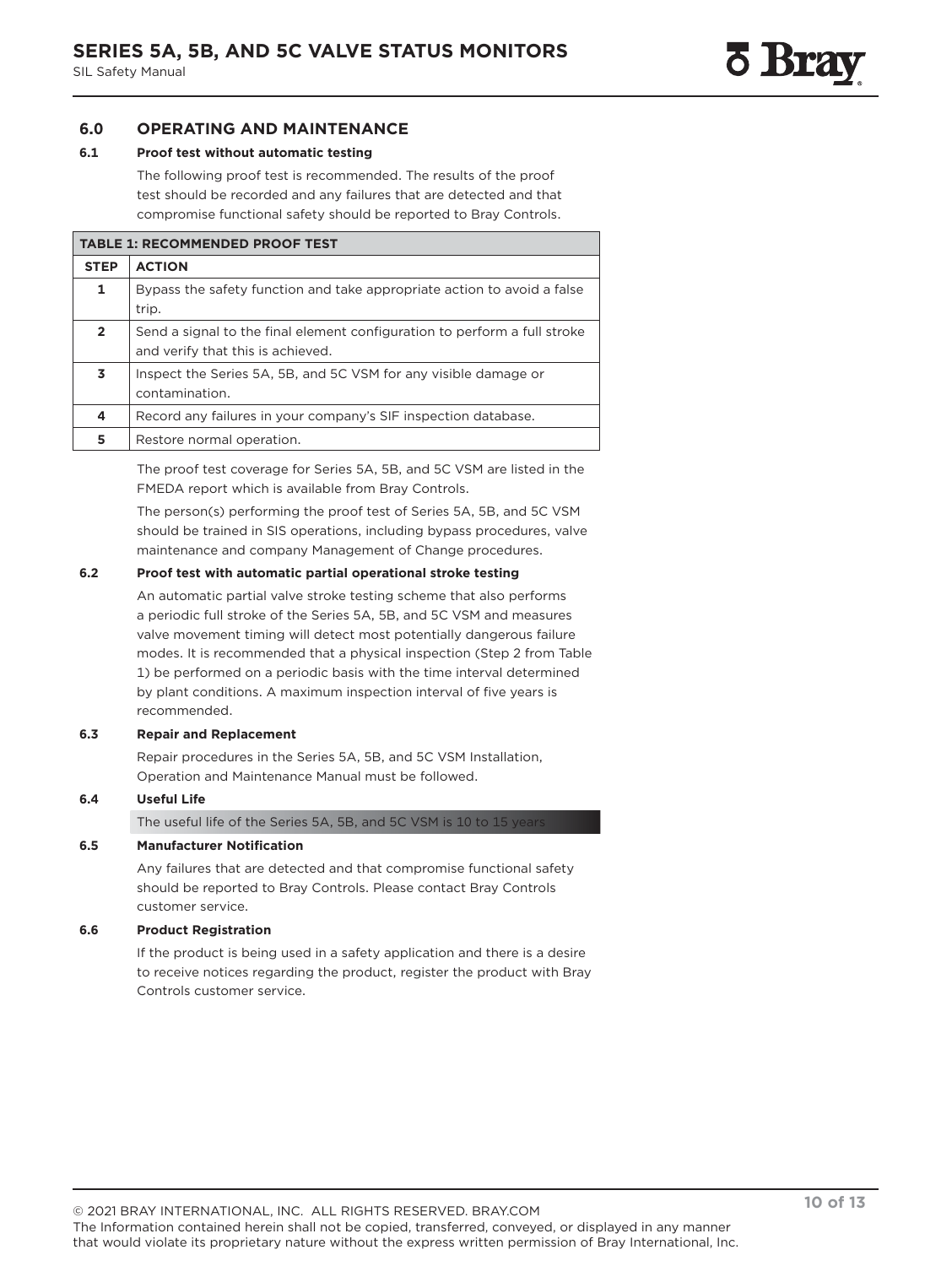## <span id="page-10-0"></span>**7.0 FAILURE RATES**

Using reliability data extracted from the *exida* Electrical and Mechanical Component Reliability Handbook the following failure rates resulted from the Series 5A, 5B, and 5C VSM FMEDA.

Table 3 and Table 4 list the failure rates for the Series 5A, 5B, and 5C VSM with a Site Safety Index (SSI) of 2 (good site maintenance practices). These failure rates may be used for either Normally Open or Normally Closed switch configurations for the Safe State.

#### **7.1 Table 3 Failure rates for Static Applications3 with Good Maintenance Assumptions in FIT @ SSI=2**

| Application/Device/Configuration              |  |    |  |  |
|-----------------------------------------------|--|----|--|--|
| Series 5A, 5B, and 5C with: A*, B*, K*, or S* |  | 16 |  |  |
| Switch Types with external Current Limiting / |  |    |  |  |
| Protection or H Inductive Sensor              |  |    |  |  |

#### **7.2 Table 4 Failure rates for Dynamic Applications5 with Good Maintenance Assumptions in FIT @ SSI=2**

| Application/Device/Configuration              |    | $\lambda_{\rm su}$ <sup>6</sup> $ \lambda_{\rm DD} \lambda_{\rm DU} $ |  |
|-----------------------------------------------|----|-----------------------------------------------------------------------|--|
| Series 5A, 5B, and 5C with: A*, B*, K*, or S* | 16 |                                                                       |  |
| Switch Types with external Current Limiting / |    |                                                                       |  |
| Protection or H Inductive Sensor              |    |                                                                       |  |

<sup>3</sup>Static Application failure rates are applicable if the device is static for a period of more than 200 hours.

<sup>4</sup>It is important to realize that the No Effect failures are no longer included in the Safe Undetected failure category according to IEC 61508, ed2, 2010.

5Dynamic Application failure rates may be used if the device moves at least once every 200 hours.

<sup>6</sup>It is important to realize that the No Effect failures are no longer included in the Safe Undetected failure category according to IEC 61508, ed2, 2010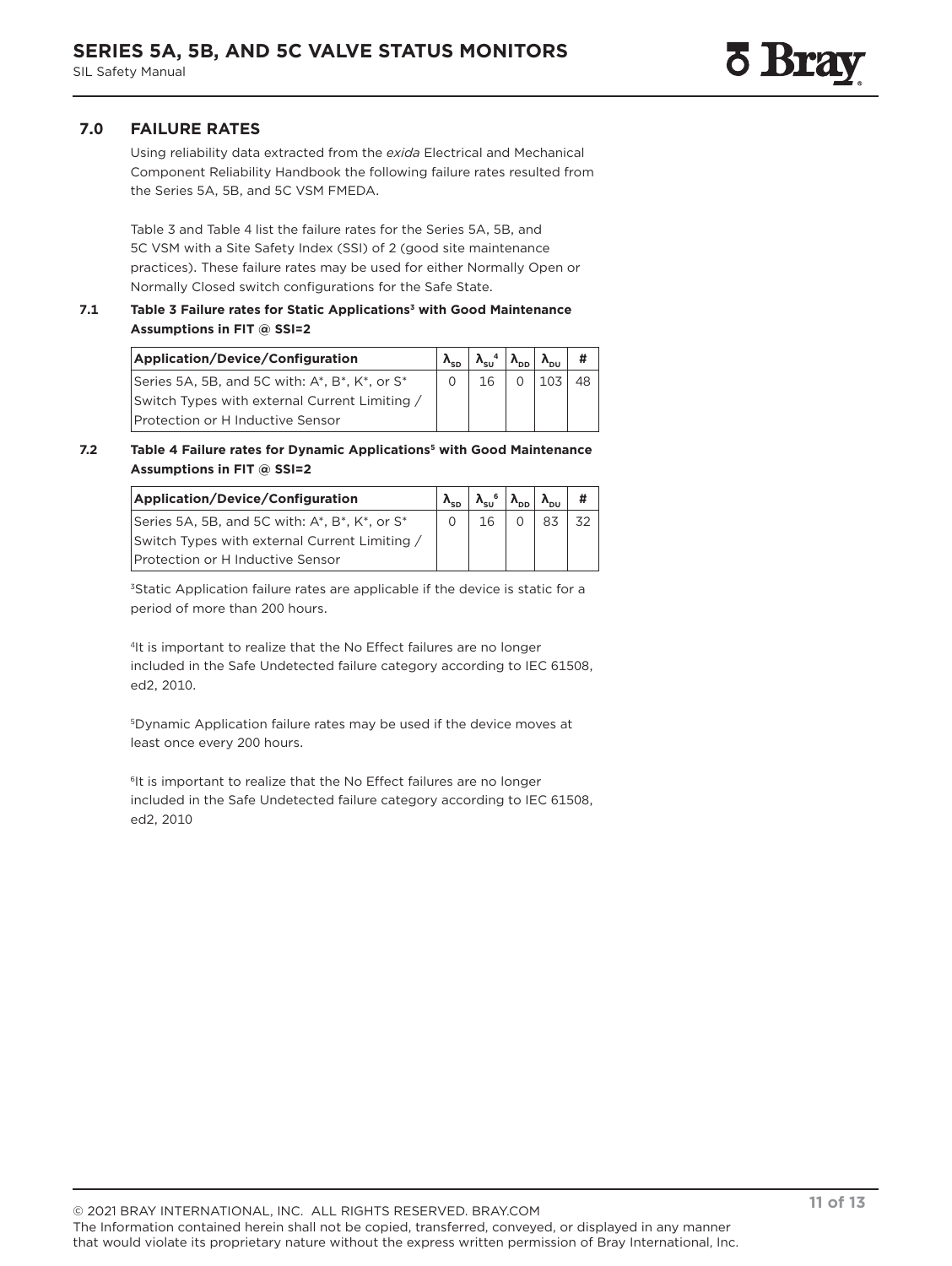## <span id="page-11-0"></span>**8.0 START-UP CHECKLIST**

The following checklist may be used as a guide to employ the Series 5A, 5B, and 5C VSM in a safety critical SIF compliant to IEC 61508

| <b>Activity</b>                                                                          | <b>Result</b> | <b>Verified</b> |      |
|------------------------------------------------------------------------------------------|---------------|-----------------|------|
|                                                                                          |               | By              | Date |
| Design                                                                                   |               |                 |      |
| Target Safety Integrity Level and PFDavg determined                                      |               |                 |      |
| Correct operating mode chosen (Fail-closed, Fail-open)                                   |               |                 |      |
| Design decision documented                                                               |               |                 |      |
| Pneumatic compatibility and suitability verified                                         |               |                 |      |
| SIS logic solver requirements for Series 5A, 5B, and 5C VSM tests defined and documented |               |                 |      |
| Routing of pneumatic connections determined                                              |               |                 |      |
| SIS logic solver requirements for partial stroke tests defined and<br>documented         |               |                 |      |
| Design formally reviewed and suitability formally assessed                               |               |                 |      |
| Implementation                                                                           |               |                 |      |
| Physical location appropriate                                                            |               |                 |      |
| Pneumatic connections appropriate and according to applicable<br>codes                   |               |                 |      |
| SIS logic solver actuation test implemented                                              |               |                 |      |
| Maintenance instructions for proof test released                                         |               |                 |      |
| Verification and test plan released                                                      |               |                 |      |
| Implementation formally reviewed and suitability formally assessed                       |               |                 |      |
| Verification and Testing                                                                 |               |                 |      |
| Electrical connections verified and tested                                               |               |                 |      |
| Pneumatic connection verified and tested                                                 |               |                 |      |
| SIS logic solver actuation test verified                                                 |               |                 |      |
| Safety loop function verified                                                            |               |                 |      |
| Safety loop timing measured                                                              |               |                 |      |
| Bypass function tested (manual override)                                                 |               |                 |      |
| Verification and test results formally reviewed and suitability formally<br>assessed     |               |                 |      |
| Maintenance                                                                              |               |                 |      |
| Tubing blockage / partial blockage tested                                                |               |                 |      |
| Safety loop function tested                                                              |               |                 |      |